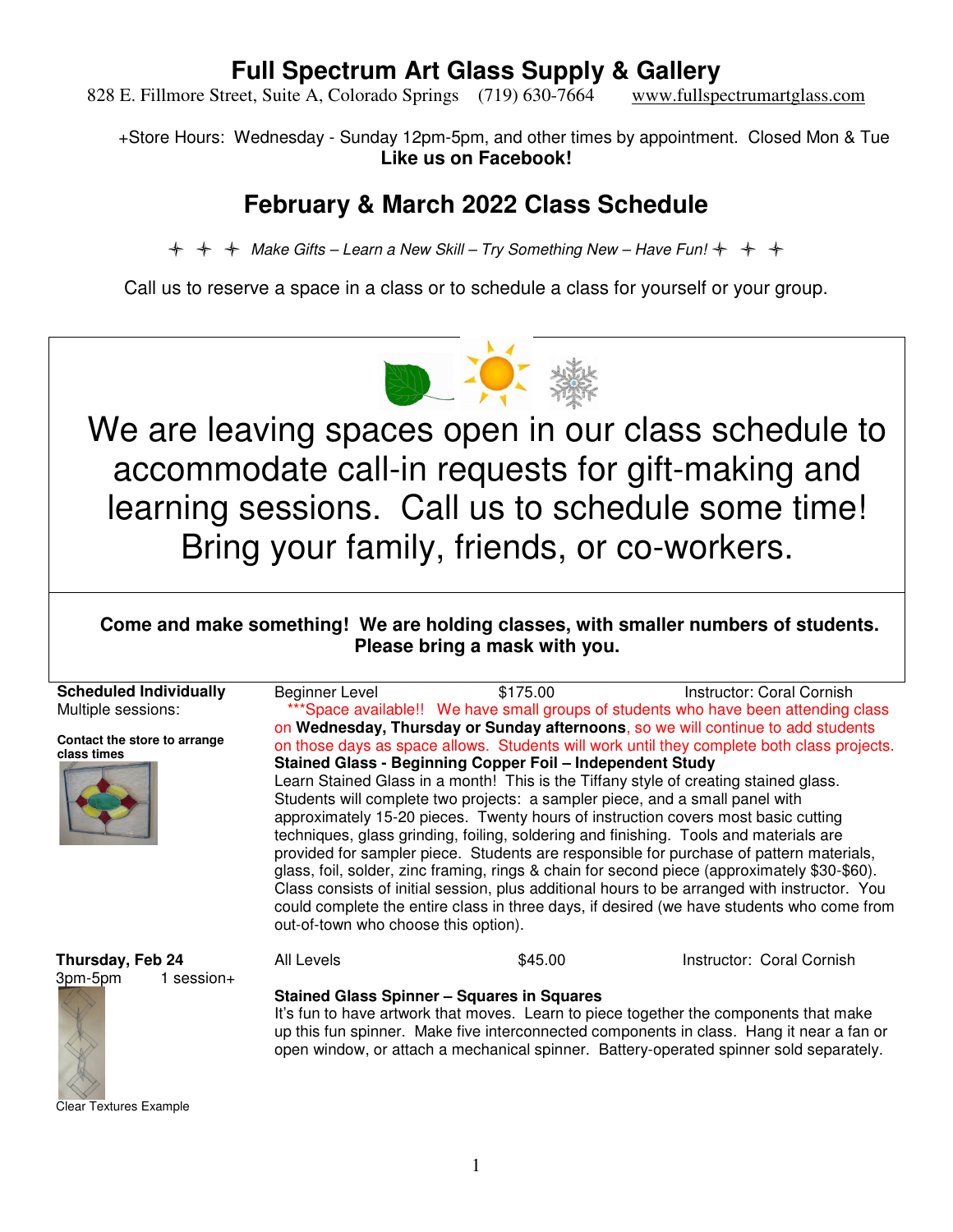828 E. Fillmore Street, Suite A, Colorado Springs (719) 630-7664 www.fullspectrumartglass.com

| Thursday, Feb 24<br>1 session<br>6pm-8pm                               | All Levels<br>***No Experience Necessary***<br><b>Fused Earrings</b><br>Make five pairs of fused earrings! What a great deal! Learn to combine compatible<br>glasses and materials to make six pairs of fun, seasonal, or gift-oriented earrings.                                                                                                          | \$30.00 | Instructor: Coral Cornish                                                                                                                                                                                          |
|------------------------------------------------------------------------|------------------------------------------------------------------------------------------------------------------------------------------------------------------------------------------------------------------------------------------------------------------------------------------------------------------------------------------------------------|---------|--------------------------------------------------------------------------------------------------------------------------------------------------------------------------------------------------------------------|
| Friday, Feb 25<br>3pm-5pm<br>1 session                                 | Beginner Level<br>***No Experience Necessary***<br><b>Private Class - Class Full</b><br>Glass Fusing – Fused Glass Images – Fall, Winter, Spring or Summer Aspens<br>Only two hours to make a beautiful piece of artwork! Learn to work with frit, powder,<br>stringer, glass paints, and additional materials to create your own fused glass<br>standing. | \$65.00 | Instructor: Coral Cornish<br>masterpiece. Project size is 8"wx6-3/8"h. All class materials are provided. For an extra<br>\$10 firing fee, your aspen piece can be slumped over a lamp sconce mold to make it self- |
| Saturday, Feb 26<br>3pm-5pm<br>1 session<br>Sheep Landscape by Lori C. | Beginner Level<br>***No Experience Necessary***<br>Glass Fusing - Self-Standing S-Shaped Landscape<br>You decide the topic: floral, winter snowmen, spring meadow, or another of your<br>choosing. All class materials and two firings are provided.                                                                                                       | \$95.00 | Instructor: Coral Cornish                                                                                                                                                                                          |

#### **March 2022**

#### **Thursday, Mar 3** 6pm-8:30pm 1 session

**Stained Glass Suncatcher – Filigree Free-Form** 

Be ready to display this! Learn to make this fun suncatcher in the copper foil method, using fused glass components, wire, glass gems and brightly colored stained glass. Fused glass components and glass gems sold separately.

Beginner to Intermediate  $$35.00$  Instructor: Coral Cornish



Examples by K Cunning & D Sears

**Friday, Mar 4** 3:30pm-5:30pm 1 session



Beginner Level **\$65.00** Instructor: Coral Cornish **\*\*\*No Experience Necessary\*\*\*** 

**Glass Fusing – Fused Glass Images –Fall, Winter, Spring or Summer Aspens**  Only two hours to make a beautiful piece of artwork! Learn to work with frit, powder, stringer, glass paints, and additional materials to create your own fused glass masterpiece. Project size is 8"wx6-3/8"h. All class materials are provided. For an extra \$10 firing fee, your aspen piece can be slumped over a lamp sconce mold to make it selfstanding.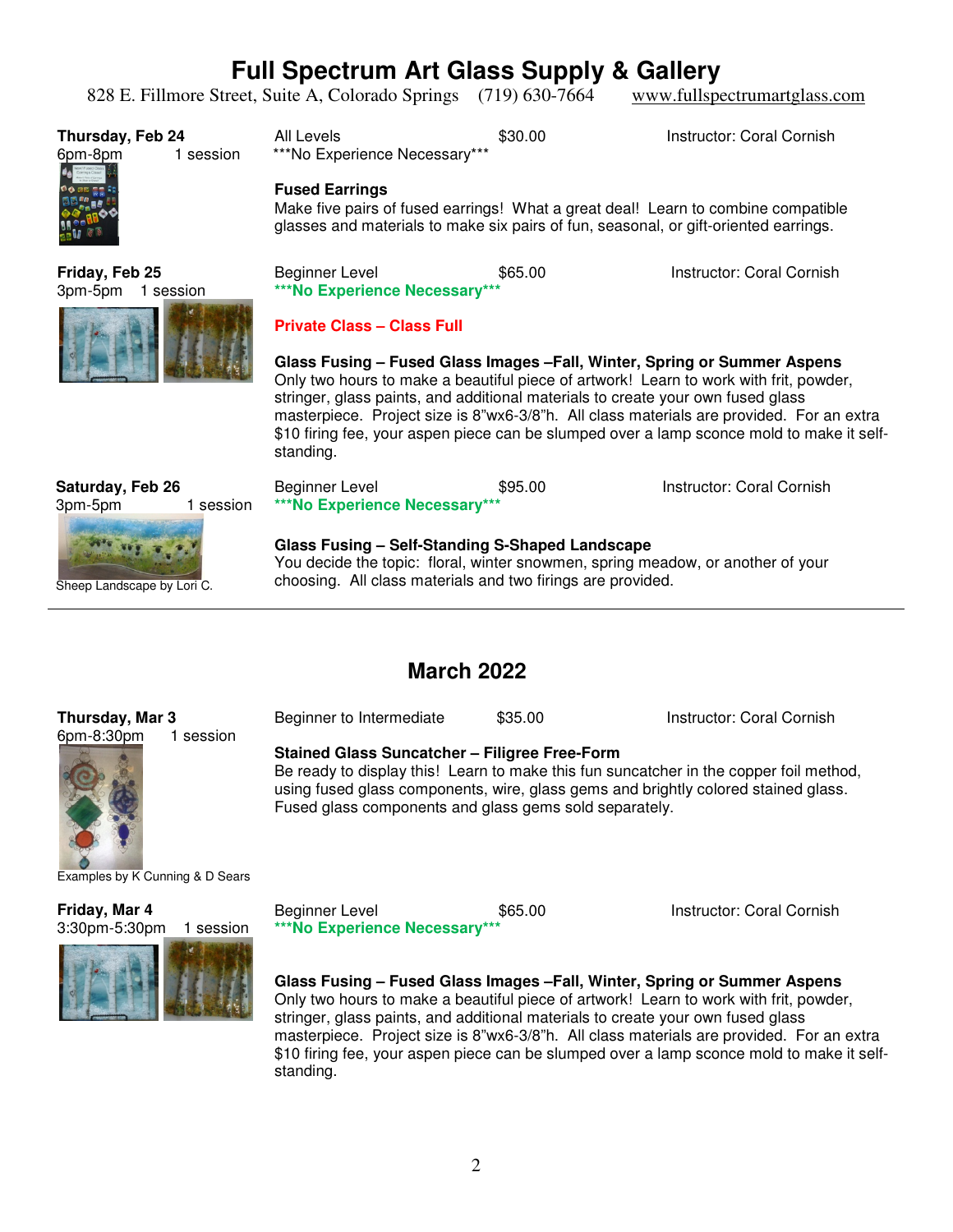828 E. Fillmore Street, Suite A, Colorado Springs (719) 630-7664 www.fullspectrumartglass.com

| <b>Saturday, March 5</b><br>2:30pm-4:30pm<br>1 session | All Levels                                                                                                                                                                                                                                                                                                                                                                                                                                                                                                                                                                                                                                                                                                                                                                                                                                      | \$65.00  | Instructor: Coral Cornish |  |  |
|--------------------------------------------------------|-------------------------------------------------------------------------------------------------------------------------------------------------------------------------------------------------------------------------------------------------------------------------------------------------------------------------------------------------------------------------------------------------------------------------------------------------------------------------------------------------------------------------------------------------------------------------------------------------------------------------------------------------------------------------------------------------------------------------------------------------------------------------------------------------------------------------------------------------|----------|---------------------------|--|--|
|                                                        | How to Operate a Fusing Kiln<br>Interested in glass fusing, but not sure about operating the kiln? This class will discuss<br>the need-to-know-issues of operating both non-programmable and programmable kilns.<br>We will watch a fusing in a small non-programmable kiln during class, and also show<br>hands-on how to operate a programmable kiln. All materials provided.                                                                                                                                                                                                                                                                                                                                                                                                                                                                 |          |                           |  |  |
| Sunday, Mar 6<br>4pm-6pm<br>1 session                  | All Levels                                                                                                                                                                                                                                                                                                                                                                                                                                                                                                                                                                                                                                                                                                                                                                                                                                      | \$30.00  | Instructor: Coral Cornish |  |  |
|                                                        | <b>Celebrate Spring - Fused Glass Pendants</b><br>Make five fun and colorful pendants to keep or give. What a great deal! Learn to cut and<br>layer compatible base glasses, including glass stringer and frit, to make fused glass<br>jewelry to keep or share.                                                                                                                                                                                                                                                                                                                                                                                                                                                                                                                                                                                |          |                           |  |  |
| <b>Wednesdays beginning</b><br>March 9                 | Beginner Level                                                                                                                                                                                                                                                                                                                                                                                                                                                                                                                                                                                                                                                                                                                                                                                                                                  | \$175.00 | Instructor: Coral Cornish |  |  |
| 4:30pm-7:30pm                                          | ***Space available!! We have a class starting Wednesday evenings. Students will<br>work until they complete both class projects. Additional times also available.                                                                                                                                                                                                                                                                                                                                                                                                                                                                                                                                                                                                                                                                               |          |                           |  |  |
| Contact the store to arrange<br>class times            | Stained Glass - Beginning Copper Foil - Independent Study<br>Learn Stained Glass in a month! This is the Tiffany style of creating stained glass.<br>Students will complete two projects: a sampler piece, and a small panel with<br>approximately 15-20 pieces. Twenty hours of instruction covers most basic cutting<br>techniques, glass grinding, foiling, soldering and finishing. Tools and materials are<br>provided for sampler piece. Students are responsible for purchase of pattern materials,<br>glass, foil, solder, zinc framing, rings & chain for second piece (approximately \$30-\$60).<br>Class consists of initial session, plus additional hours to be arranged with instructor. You<br>could complete the entire class in three days, if desired (we have students who come from<br>out-of-town who choose this option). |          |                           |  |  |
| Thursday, Mar 10<br>6pm-8pm<br>1 session               | <b>Beginner Level</b><br>***No Experience Necessary***                                                                                                                                                                                                                                                                                                                                                                                                                                                                                                                                                                                                                                                                                                                                                                                          | \$65.00  | Instructor: Coral Cornish |  |  |
|                                                        | Glass Fusing - Fused Glass Images - Fall, Winter, Spring or Summer Aspens<br>Only two hours to make a beautiful piece of artwork! Learn to work with frit, powder,<br>stringer, glass paints, and additional materials to create your own fused glass<br>masterpiece. Project size is 8"wx6-3/8"h. All class materials are provided. For an extra<br>\$10 firing fee, your aspen piece can be slumped over a lamp sconce mold to make it self-<br>standing.                                                                                                                                                                                                                                                                                                                                                                                     |          |                           |  |  |
| Friday, Mar 11                                         | <b>Beginner Level</b>                                                                                                                                                                                                                                                                                                                                                                                                                                                                                                                                                                                                                                                                                                                                                                                                                           | \$35.00  | Instructor: Coral Cornish |  |  |

**Friday, Mar 11** 4pm-6:30pm 1 session+



**Glass-on-Glass Mosaic – Window Hanger** 

**\*\*\*No Experience Necessary\*\*\*** 

This class teaches basic glass-on-glass mosaic techniques to create a window hanger with a design of your choice. Students will learn several methods for cutting glass; which glues are preferable for working with glass-on-glass; basic mosaic design techniques; and how to grout. Wooden frame, plate and stained glass, glue, and use of tools will be provided. The second session, which is the grouting session, will be scheduled with class participants and will only take about an hour.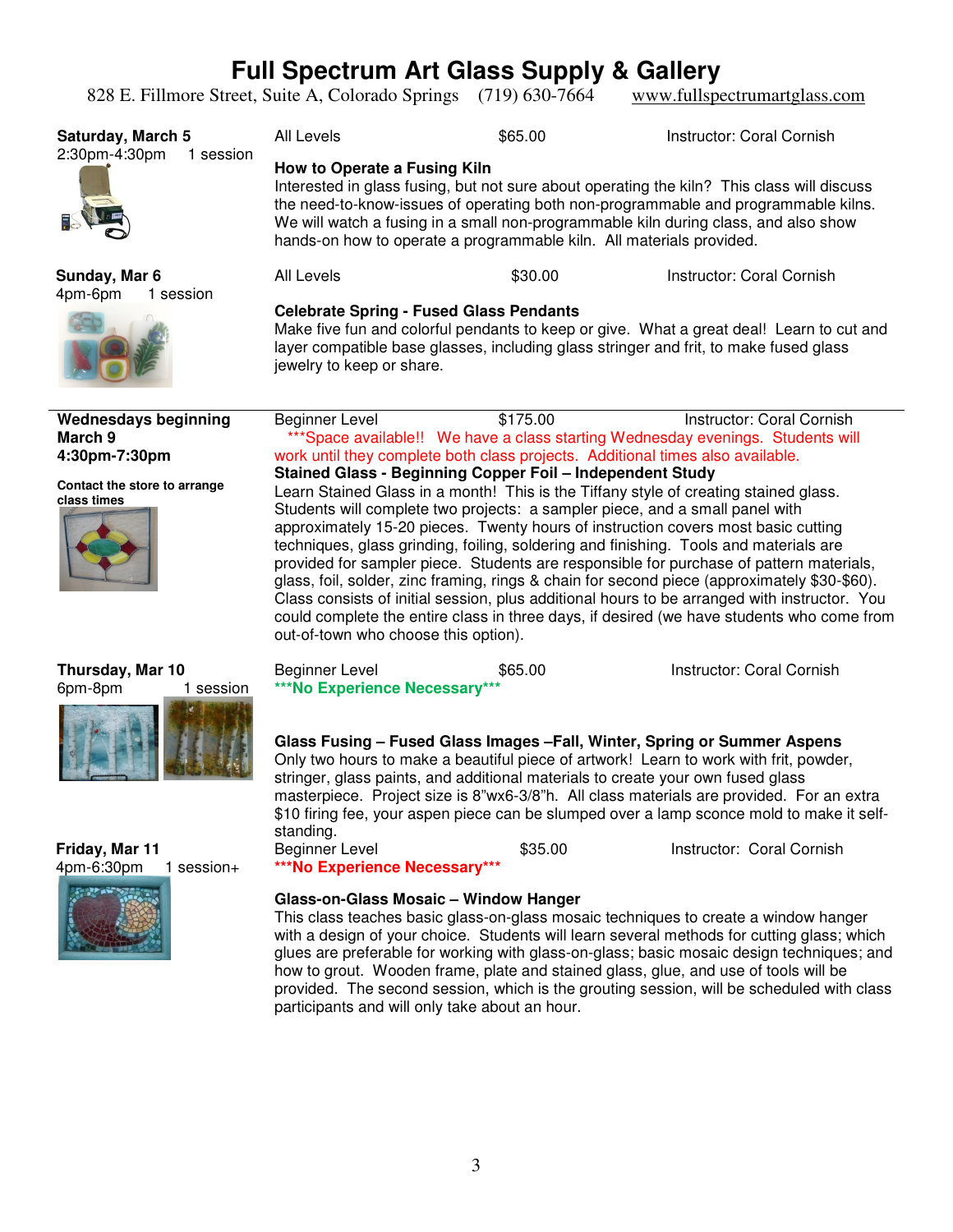828 E. Fillmore Street, Suite A, Colorado Springs (719) 630-7664 www.fullspectrumartglass.com

| Saturday, March 12<br>5p-7pm<br>1 session    | All Levels<br>No experience necessary<br><b>Stringer Feather Suncatchers</b><br>Make two feather suncatchers to keep or share! Use stringer to create these simple,<br>colorful light catchers. You could even alter your color choices to make these look like<br>leaves instead of feathers. Students will make two feathers in class, and have the<br>opportunity to make more at a reduced cost.                                                                                                                                                                                                                                                     | \$30.00 | Instructor: Coral Cornish                                                                                                                                                                                          |  |
|----------------------------------------------|----------------------------------------------------------------------------------------------------------------------------------------------------------------------------------------------------------------------------------------------------------------------------------------------------------------------------------------------------------------------------------------------------------------------------------------------------------------------------------------------------------------------------------------------------------------------------------------------------------------------------------------------------------|---------|--------------------------------------------------------------------------------------------------------------------------------------------------------------------------------------------------------------------|--|
| <b>Wednesday, March 16</b>                   | <b>Beginner Level</b>                                                                                                                                                                                                                                                                                                                                                                                                                                                                                                                                                                                                                                    | \$35.00 | Instructor: Coral Cornish                                                                                                                                                                                          |  |
| 2:30pm-5pm<br>2 sessions                     | ***No Experience Necessary***<br>Tempered Glass Images - Images with Quotes or Collage<br>Learn to create images in tempered glass mosaic and add meaningful quotes or<br>messages. Make a pretty-colored abstract or choose a specific image to accentuate.<br>This is a great way to make a personalized gift. Students will apply images/message,<br>paint color, and tempered glass, during the first session, and then we will schedule a<br>return session to come back and grout our pieces, which usually takes about an hour. All<br>tools and materials are provided. Students may bring photos or other images to<br>incorporate, if desired. |         |                                                                                                                                                                                                                    |  |
| Saturday, Mar 19<br>6pm-8pm<br>1 session     | Beginner Level<br>***No Experience Necessary***<br><b>Private Class</b><br>Glass Fusing – Fused Glass Images – Fall, Winter, Spring or Summer Aspens<br>Only two hours to make a beautiful piece of artwork! Learn to work with frit, powder,<br>stringer, glass paints, and additional materials to create your own fused glass<br>standing.                                                                                                                                                                                                                                                                                                            | \$65.00 | Instructor: Coral Cornish<br>masterpiece. Project size is 8"wx6-3/8"h. All class materials are provided. For an extra<br>\$10 firing fee, your aspen piece can be slumped over a lamp sconce mold to make it self- |  |
| Thursday, Mar 24                             | Advanced Beginner Level                                                                                                                                                                                                                                                                                                                                                                                                                                                                                                                                                                                                                                  | \$45.00 | Instructor: Coral Cornish                                                                                                                                                                                          |  |
| 6pm-8:30pm<br>1 session<br>Bird by M. Hansen | <b>Scrappy Bird</b><br>Using the copper foil method, learn to use scrap glass and copper wire in different gauges<br>to make a fun and funky free-standing bird. Since they're made from scrap pieces, no two<br>are alike! Previous foiling and soldering experience required.                                                                                                                                                                                                                                                                                                                                                                          |         |                                                                                                                                                                                                                    |  |
| Friday, Mar 25<br>5:30pm-7:30pm<br>1 session | Beginner Level<br>***No Experience Necessary**                                                                                                                                                                                                                                                                                                                                                                                                                                                                                                                                                                                                           | \$45.00 | Instructor: Coral Cornish                                                                                                                                                                                          |  |
|                                              | Enameling on Metal for Jewelry - 4 Pairs of Earrings - or - 1 Enameled Bracelet -<br>or - 8 Pendants or wine charms<br>Learn how to fuse glass powders to metal at high heat, and take home your finished<br>jewelry the same day! Participants will produce round copper pieces to make jewelry<br>using traditional enameling techniques. All class materials are provided.                                                                                                                                                                                                                                                                            |         |                                                                                                                                                                                                                    |  |
| Saturday, Mar 26<br>4pm-6pm 1 session        | All Levels                                                                                                                                                                                                                                                                                                                                                                                                                                                                                                                                                                                                                                               | \$35.00 | Instructor: Coral Cornish                                                                                                                                                                                          |  |
|                                              | <b>Fused Glass Ornaments</b>                                                                                                                                                                                                                                                                                                                                                                                                                                                                                                                                                                                                                             |         |                                                                                                                                                                                                                    |  |

Learn to use fusible glass, stringers, frit, enamel powders and Glassline Paints to make

colorful ornaments to hang in a window, on a wall (or on a tree!). Students will complete 3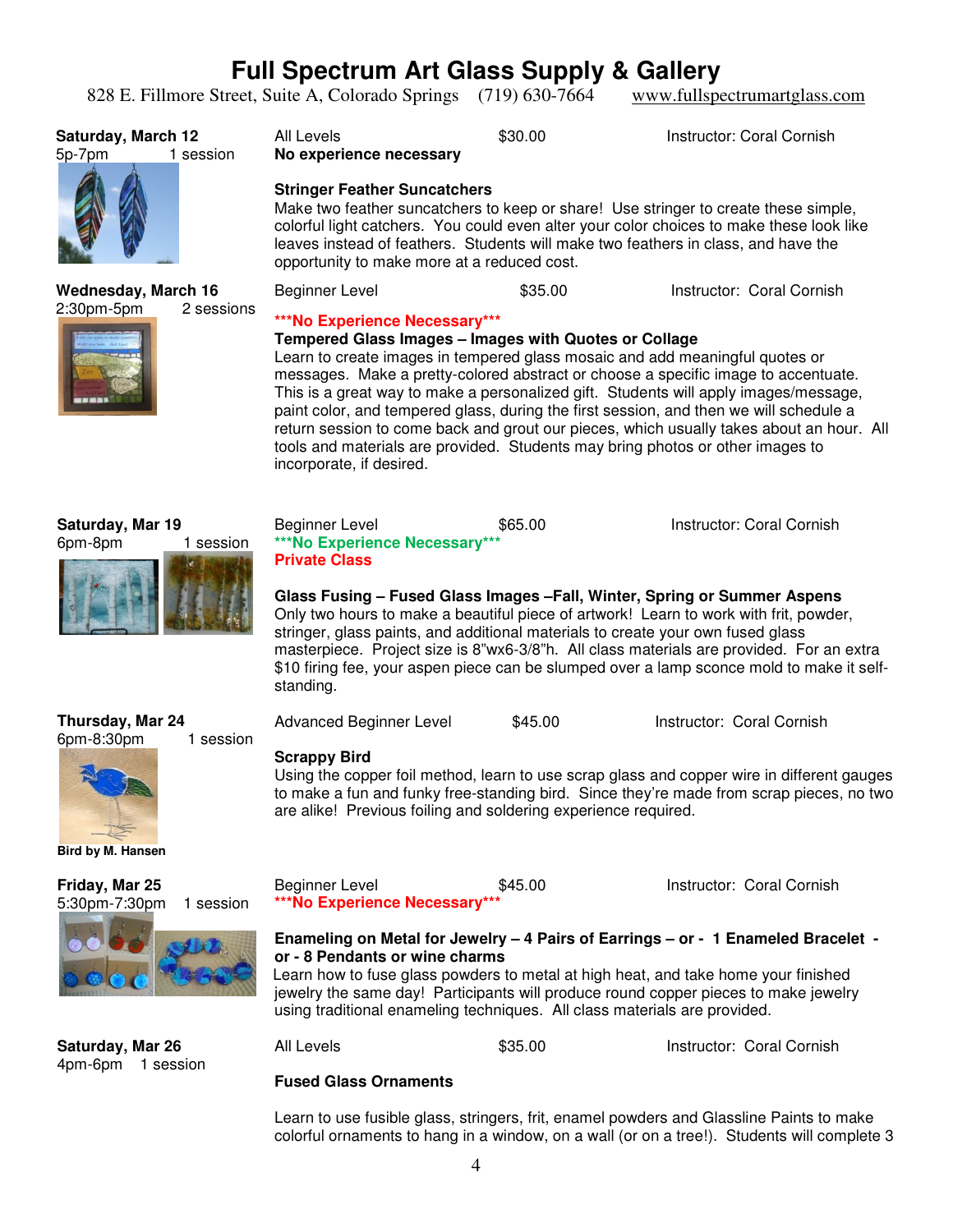828 E. Fillmore Street, Suite A, Colorado Springs (719) 630-7664 www.fullspectrumartglass.com



**Sunday, Mar 27** 4pm-7pm …..1 session



cost. All tools and materials are provided. This is a great class to take to start accumulating gifts for the upcoming Holidays.

pieces in this class, to keep or give. Additional ornaments may be made at a reduced

Beginner Level **\$40.00** Instructor: Coral Cornish **\*\*\*No Experience Necessary\*\*\*** 

#### **Micro Mini Stained Glass Panel**

Make a fun gift and learn the basics of building a stained glass panel. Students will select glass, grind, apply copper foil, and solder their project. Several simple designs to choose from. Are you curious, but not sure if you'd like doing stained glass? This class is a great way to "test the waters". Also makes a great gift! All tools and materials provided.

#### **\*\*\*Classes Available by Appointment**\*\*\*

Just call (719) 630-7664 to schedule some time for you or your group.

| 2 hours                                     | 1 session | Beginner Level                                                                                                                                                                                                                                                                                                                                                                                                                                                                                                                                                                                                                                                                                             | Hourly Fee + copper used | Instructor: Coral Cornish              |  |
|---------------------------------------------|-----------|------------------------------------------------------------------------------------------------------------------------------------------------------------------------------------------------------------------------------------------------------------------------------------------------------------------------------------------------------------------------------------------------------------------------------------------------------------------------------------------------------------------------------------------------------------------------------------------------------------------------------------------------------------------------------------------------------------|--------------------------|----------------------------------------|--|
|                                             |           | Enameling on Metal for Jewelry - Studio Time Session<br>Use the basic skills you learned in the beginning class to make your own jewelry or other<br>components.                                                                                                                                                                                                                                                                                                                                                                                                                                                                                                                                           |                          |                                        |  |
| 2.5 hours                                   | 1 session | All Levels                                                                                                                                                                                                                                                                                                                                                                                                                                                                                                                                                                                                                                                                                                 | \$65.00                  | Instructor: Coral Cornish              |  |
|                                             |           | How to Operate a Fusing Kiln<br>Interested in glass fusing, but not sure about operating the kiln? This class will discuss<br>the need-to-know-issues of operating both non-programmable and programmable kilns.<br>We will watch a fusing in a small non-programmable small kiln during class, and also<br>show hands-on how to operate a programmable kiln. All materials provided.                                                                                                                                                                                                                                                                                                                      |                          |                                        |  |
| <b>Scheduled Individually</b><br>1 session+ |           | Beginner Level                                                                                                                                                                                                                                                                                                                                                                                                                                                                                                                                                                                                                                                                                             | \$175.00                 | Instructor: Coral Cornish&Rod Phillips |  |
|                                             |           | Stained Glass - Beginning Copper Foil - Independent Study<br>Learn Stained Glass in a month! This is the Tiffany style of creating stained glass.<br>Students will complete two projects: a sampler piece, and a small panel with<br>approximately 15-20 pieces. Twenty hours of instruction covers most basic cutting<br>techniques, glass grinding, foiling, soldering and finishing. Tools and materials are<br>provided for sampler piece. Students are responsible for purchase of pattern materials,<br>glass, foil, solder, zinc framing, rings & chain for second piece (approximately \$30-\$60).<br>Class consists of orientation session, plus additional hours to be arranged with instructor. |                          |                                        |  |

#### **Our class projects are fun, economical, and they make great gifts! If you have ideas or requests for classes, give us a call!**